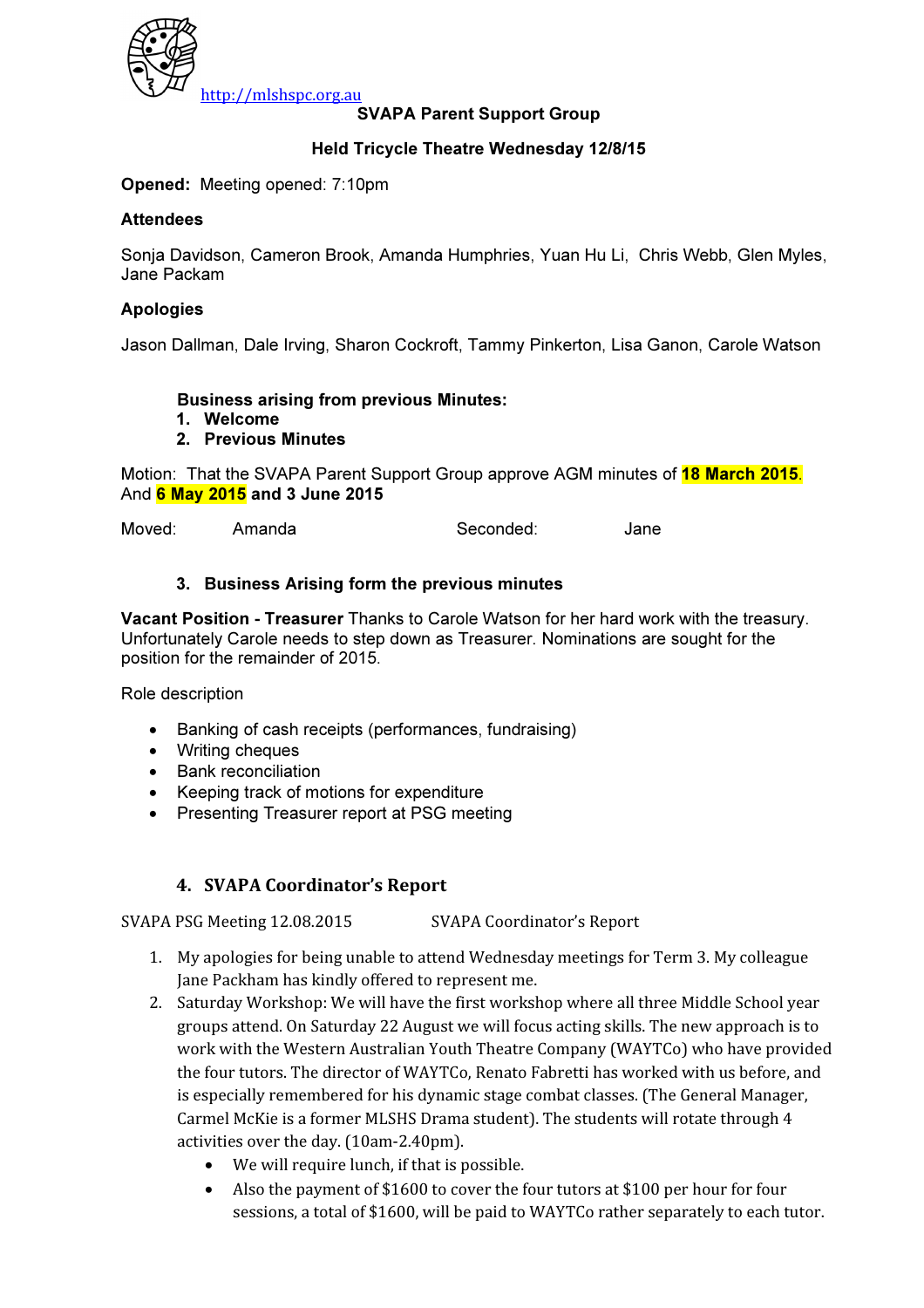

http://mlshspc.org.au

- 3. Information on the SVAPA involvement in the Year 11 Drama class school production:
	- To provide mentoring in an artistic situation we have places for up to 30 MS SVAPA students from Year 7 , 8 and 9 to be part of the chorus for The Tempest. It is a physical theatre piece and requires a lot of movement and vocal work. The students will be mainly working from the mezzanine and will also be moving through the auditorium and stage areas.
	- It will require a lot of patience and discipline but will also be a lot of fun and a good experience to work with older Drama students (many of whom are SVAPA students).
	- The schedule over the next 4 weeks has been emailed to all on the mailing list along with the rehearsal times and names of selected students. If any students who would love to be part of it are not on the list I am happy to add them. All students will need to available for rehearsals.
	- The production is on from 14-17 September in Week 9 of Term 3. Certificate II in Live production and services students in Year 11 are providing the technical support with help and advice from the Year 12 Certificate class.
- 4. We have contacted and started a conversation with James Berlyn who directed two extremely successful shows for SVAPA in the past (The Museum of Now 2012 and B.I.G. 2013) and he again has extraordinary ideas.
	- We would need to check the budget for 2013 but it moved toward \$10,000. We would also want to tie all Early Classes into the project.
	- The plan would be to start the process with the Year 10 SVAPA Project class (writers/originators/devisers) with James and myself guiding the process. But we would like to have room for other artists to work with the students. As many students as possible from Year 7-10 and beyond! would be invited to be part of the project and then there will be an audition process where necessary.
	- Could we gauge the feeling of the meeting as to whether we continue to develop this plan? SVAPA Projects have had a great impact in the past.

Dr Dale Irving. SVAPA Coordinator

Ms Packham presented Dr Irving report, the PSG were very supportive of a Year 10 SVAPA project class show.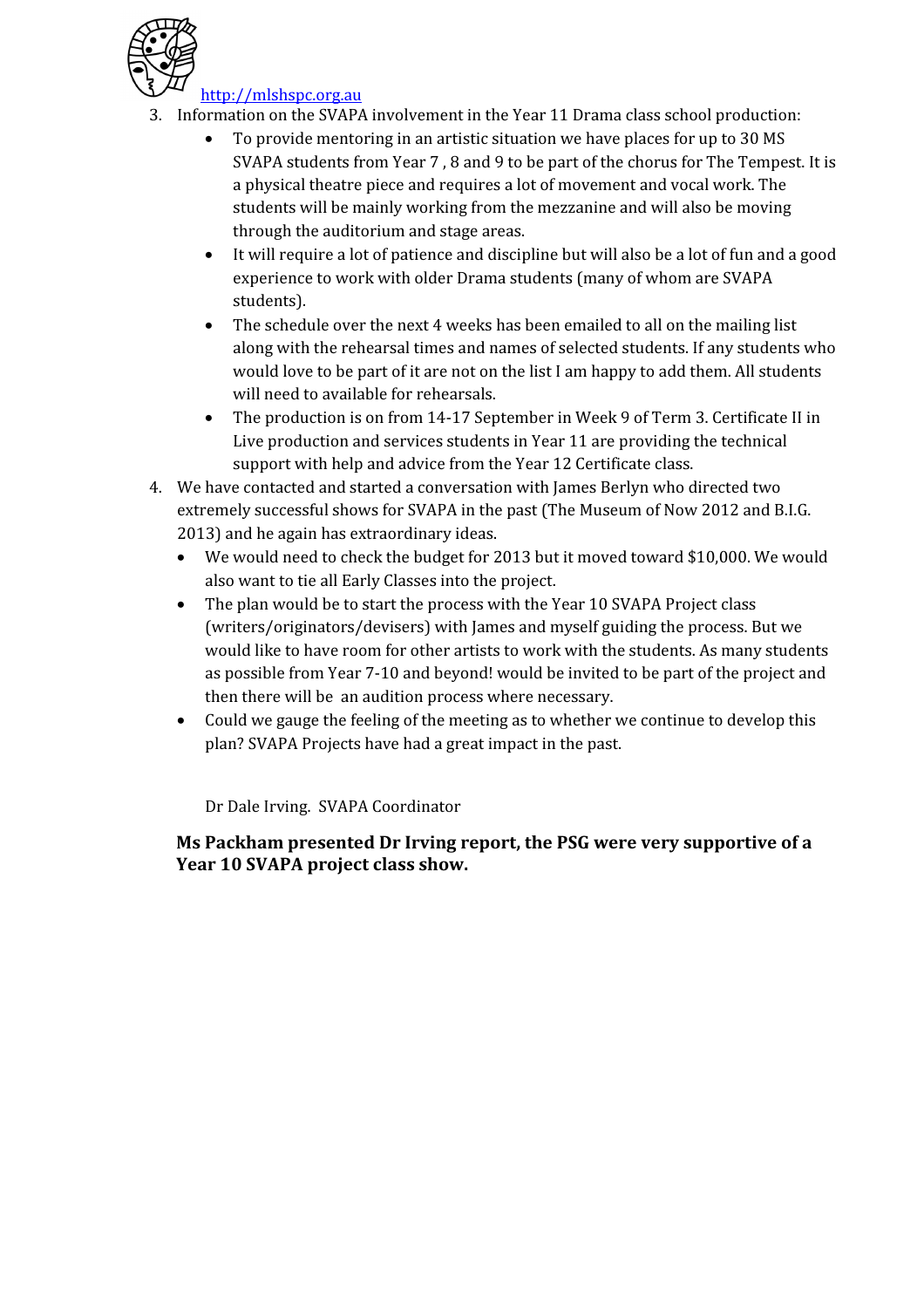

### Mount Lawley Senior High School - SVAPA Subcommittee meeting 11 August 2015

| As per previous (3 June 2015) meeting<br><b>Balance</b>                                                   |              | \$22,218.26 |            |             |
|-----------------------------------------------------------------------------------------------------------|--------------|-------------|------------|-------------|
| Plus Deposits:                                                                                            | \$0.0\$<br>0 |             |            |             |
| <b>Total Income</b>                                                                                       |              |             |            | \$0.00      |
| Less Expenses:                                                                                            | Chq<br>#     |             |            |             |
| d                                                                                                         | 480          | \$1,000.00  |            |             |
| Yr 10 Artist Mentors                                                                                      | 478          | \$600.00    |            |             |
| T1 Yr9 Acro                                                                                               | 479          | \$600.00    |            |             |
| Fairy Floss Arts Day                                                                                      | 475          | \$184.00    |            |             |
| Jo Furness - Bowls reimbursement                                                                          | 477          | \$450.00    |            |             |
| Arts Day food                                                                                             | 481          | \$538.05    |            |             |
| Lunch Sat Workshop 27/6                                                                                   | 482          | \$104.20    |            |             |
| <b>Total Expenses</b>                                                                                     |              |             | \$3,476.25 |             |
|                                                                                                           |              |             |            |             |
| Balance as per bank statement 6/8/2015                                                                    |              |             |            | \$18,742.01 |
| <b>Less Committed Funds:</b>                                                                              |              |             |            |             |
| PSG AGM meeting and fundraiser reimburse Jason<br>Dallman                                                 | 29           | \$60.00     |            |             |
| PSG pay the Mount Lawley Bowling Club \$450 for use of<br>their venue and facilities on the 18 March 2015 | 30           | \$450.00    |            |             |
| T2 Story telling workshop Derek Nannup week 6 (year 7)                                                    | 31           | \$400.00    |            |             |
| T2 Early morning (year 7 & 8)                                                                             | 32           | \$2,000.00  |            |             |
| T2 Early morning (year 9)                                                                                 | 33           | \$1,000.00  |            |             |

Require cancel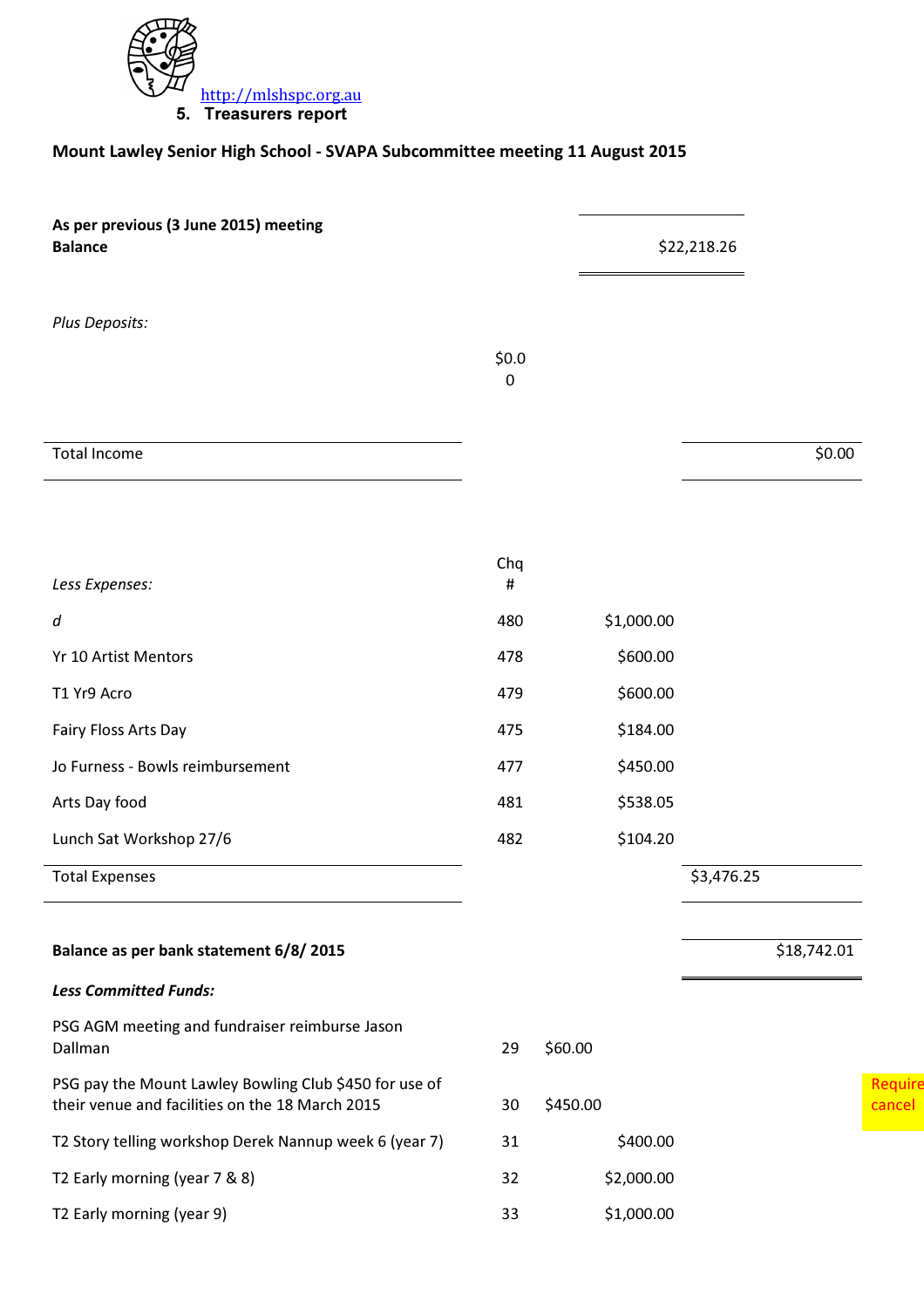| 7, |
|----|
|    |

| http://mlshspc.org.au                         |    |          |
|-----------------------------------------------|----|----------|
| T2 SVAPA project 2 artists (year 10)          | 34 | \$800.00 |
| T2 Saturday workshop & lunch 27 June (year 8) | 35 | \$660.00 |
| T2 Saturday workshop & lunch 27 June (year 9) | 36 | \$660.00 |

Total committed funds **\$9,506.25** 

#### Available Funds \$9,235.76

#### 6. Lawley Art Auction Report

Raffle prize \$100 De Vine Cellars hamper left over from the Auction. via a raffle. It is amazing with wines, beers and chocolates. I have it and hope not to open it meanwhile

Michele McDonald

PSG suggested a raffle could be held at Year 11 Tempest performance. Sonja to check with Dr Irving if this is ok.

#### 7. Dance a thon Fundraiser – Glen Myles

Glen Myles discussed the What, why, where, when, how of the SVAPA PSG running a Dance a thon. Glen has great experience holding similar events in a High School. The PSG were very supportive and sub-committee will be formed, once Glen discusses details with Dr Irving.

Volunteers requested to make lunches for the 22 August workshops

- Year 8 Saturday morning workshops Lunches 22 August
- Year 9 Saturday morning workshops Lunches 22 August
- Year 7 Saturday Morning workshop lunch 22 August

#### 1. Date of next meeting 2 September

Meeting closed: 8:30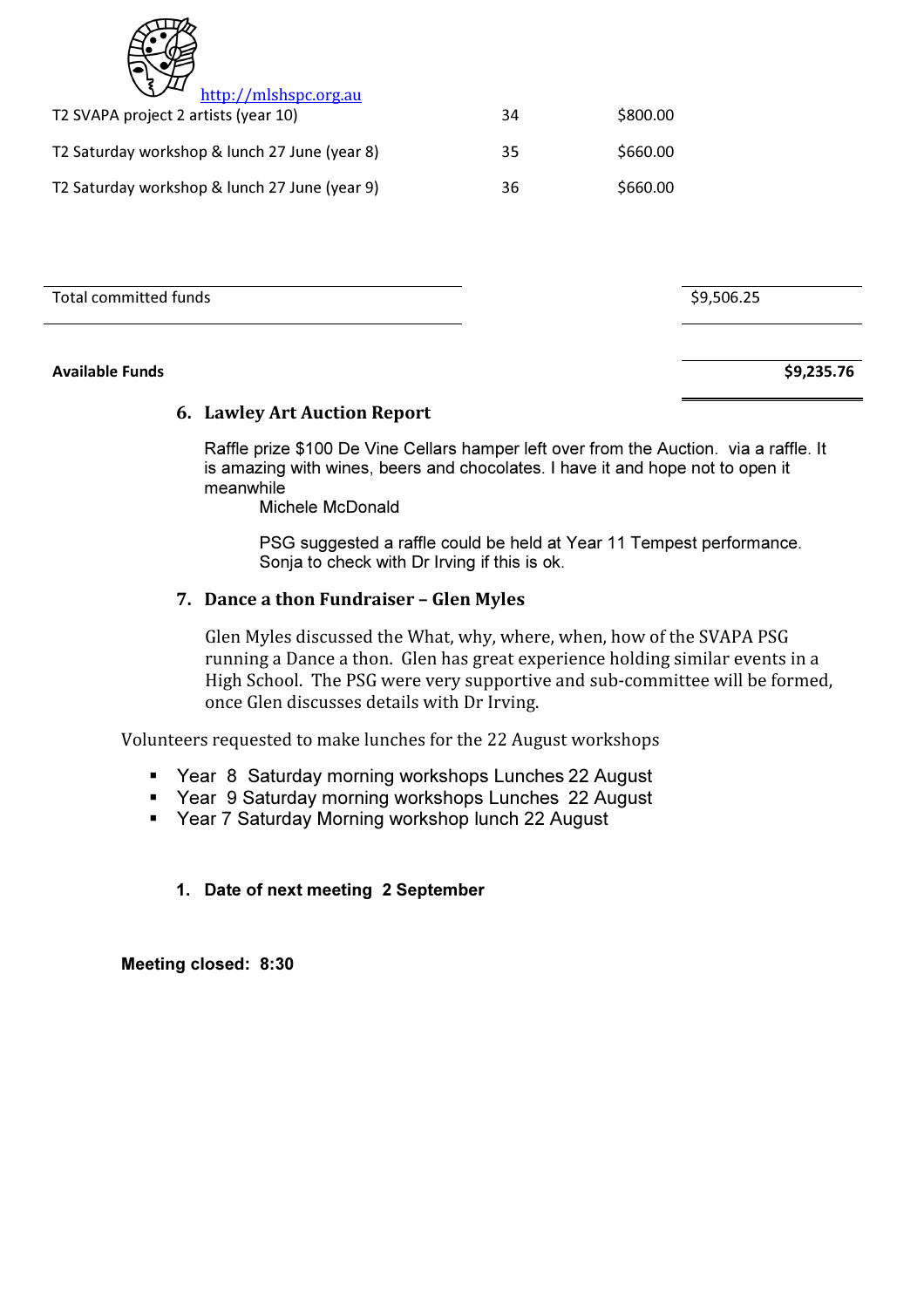

| Motion detail                                                              | Amount | Moved   | <b>Seconded</b> | Carried |
|----------------------------------------------------------------------------|--------|---------|-----------------|---------|
| term 2 workshop<br>4 <sup>th</sup> Artist mentor for<br><b>Andy Quilty</b> | \$440. | Jason   | Sonja           |         |
| Term 3 - year 7,8,9<br>Saturday workshop                                   | \$1600 | Chris   | Glen            |         |
| Term 3 - lunches -<br>Saturday workshop                                    | \$250. | Cameron | Amanda          |         |
| Term 3 - Year 7 - Early<br>enrichment                                      | \$800  | Cameron | Amanda          |         |
| Term 3 - Year 8 - Early<br>enrichment                                      | \$800  | Chris   | Glen            |         |
| Term 3 - Year 9 - Early<br>enrichment                                      | \$800  | Sonja   | Jane            |         |
|                                                                            |        |         |                 |         |
|                                                                            |        |         |                 |         |

# 2015 SVAPA Budget…This is what our program really costs…

| <b>SVAPA</b> | Term 1<br>8 weeks           | cost       | Term 2<br>8 weeks          | cost       | Term 3<br>8 weeks                 | cost       | Term 4<br>8 weeks                     | cost       |
|--------------|-----------------------------|------------|----------------------------|------------|-----------------------------------|------------|---------------------------------------|------------|
|              |                             |            |                            |            |                                   |            |                                       |            |
| 7 SVAPA      | Early Enrich dance \$800.00 |            | Early Enrich dance         | \$800.00   | Early Enrich Performance \$800.00 |            | Early Enrichment Performance \$800.00 |            |
| 7 SVAPA      | Saturday workshop \$900.00  |            | Saturday workshop \$450.00 |            | Saturday workshop                 | \$600.00   | Saturday workshop                     | \$450.00   |
| 7 SVAPA      |                             |            | Major project              | \$2,000.00 |                                   |            |                                       |            |
| 8 SVAPA      | Early Enrich Dance \$800.00 |            | Early Enrich Dance         | \$800.00   | Early Enrich Perform Art          | \$800.00   | Early Enrichment Perform Art \$800.00 |            |
| 8 SVAPA      |                             |            |                            |            | Saturday workshop                 | \$600.00   | Saturday workshop                     | \$450.00   |
| 9 SVAPA      | Early Enrich acro           | \$800.00   | Early Enrich acro          | \$800.00   | Early Enrichment Perform \$800.00 |            | Early Enrichment Performance \$800.00 |            |
| 9 SVAPA      |                             |            |                            |            | Saturday workshop                 | \$600.00   |                                       |            |
| 9 SVAPA      |                             |            |                            |            |                                   |            | 2 days<br>Odyssey                     | \$900.00   |
| 10 SVAPA     | <b>Mentor Artists</b>       | \$800.00   | Mentor artists             | \$800.00   |                                   |            |                                       |            |
| total        |                             | \$4,100.00 |                            | \$5,650.00 |                                   | \$4,200.00 |                                       | \$4,200.00 |

## Help us to achieve the required funds!

From: Lawley Art Auction Organising Committee

To: SVAPA PSG – Stakeholder meeting

Date: 12 August 2015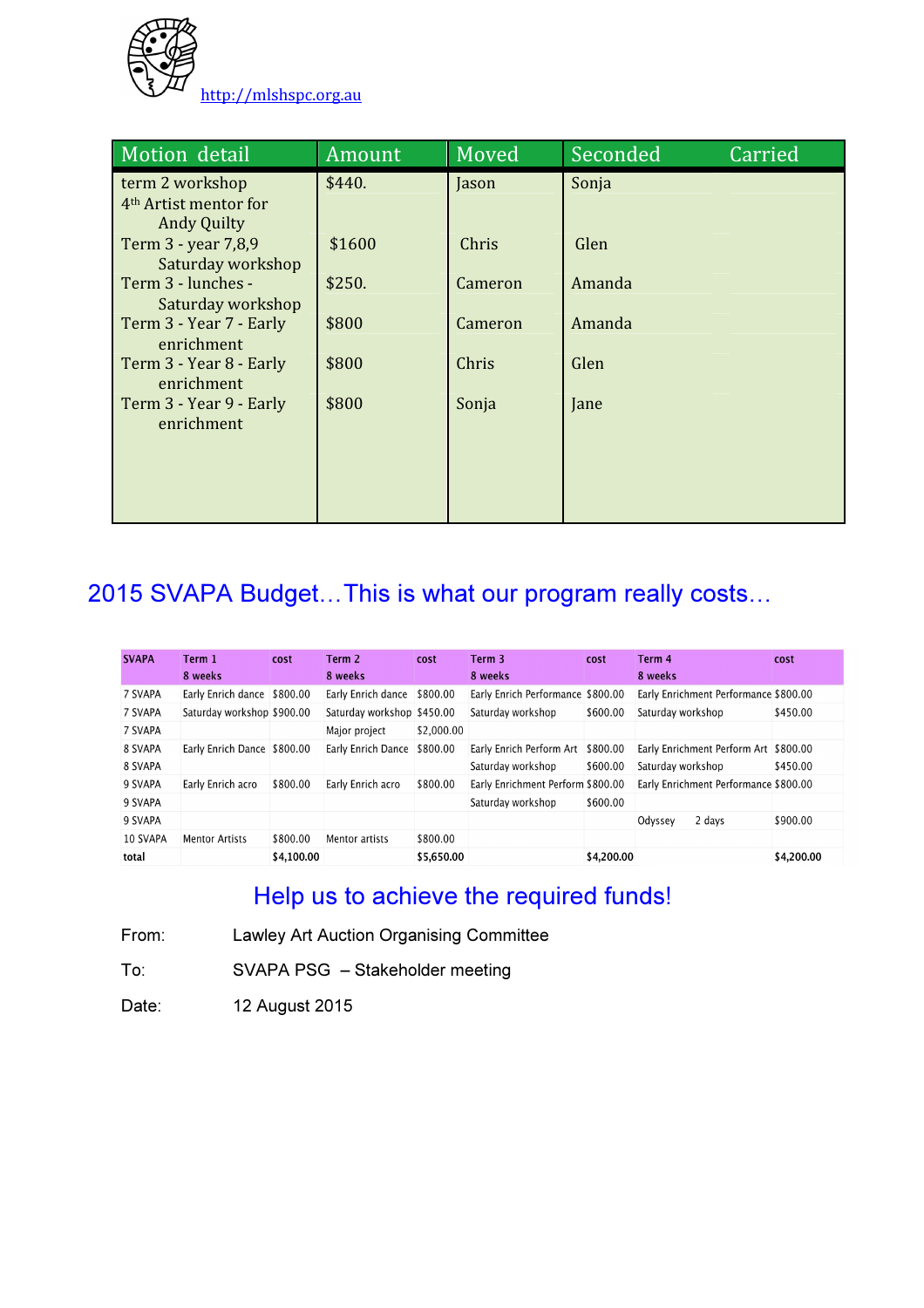

Auction night 13 June, was an extremely successful evening;

Attendance – 250 pax, Mr Camilleri, veteran of 10+ auctions advised highest so far

Registered bidder – 130, highest ever

Sales, \$29,000 up by 45% on last years figures

Funds raised from artwork \$21.310

Funds raised from Silent Auction \$3,677

Funds raised from raffles \$1,003

Funds raised from catalogue \$692 (not including printing costs )

Funds raised from bar \$819

Funds raised from coffee \$200

Committee members 22

Volunteers for flyer drop and auction weekend 100?

Another Fantastic Committee again this year, I feel fortunate to interact and learn from them all. Sue Faranda, first to arrive last to leave again this year. Her commitment is highly valued by all the committee . The committee appreciated the Lawley News write up, and I would like to echo Mr Butchers thanks to Michele McDonald, Barbara Arseven, Kerri Bland and Vanessa Lombardo. These volunteers are fabulous leaders in our community; their pursuit for excellence and professionalism brings amazing benefits to the auction.

The organizing committee would like to thank all MLSHS staff for their support and patience. We rely on the support of the teaching staff in the Senior School Building, they permit us to store paintings in their storeroom, take over their building for the weekend,

The canteen staff generously allows us the use of their cool room and we store unused tables in the dining area.

The cleaning team prioritizes cleaning the building on Friday and leaves us supplies so we can clean up on Sunday.

The Arts staff are extremely generous with their time, student artwork is set up and displayed, music dept arranges the students to provide the entertainment, SVAPA students serve food, direct parking, sell raffle tickets, catalogues and present the artwork.

Extra appreciation to the Cert 11 students who is a fabulous help with bump in and bump out, Cert 11 students do not benefit from the money raised, but they record the hours volunteered for assessment.

The committee invites other school classes to contact us if they would like to be involved, or use the practical experience gained for assessment.